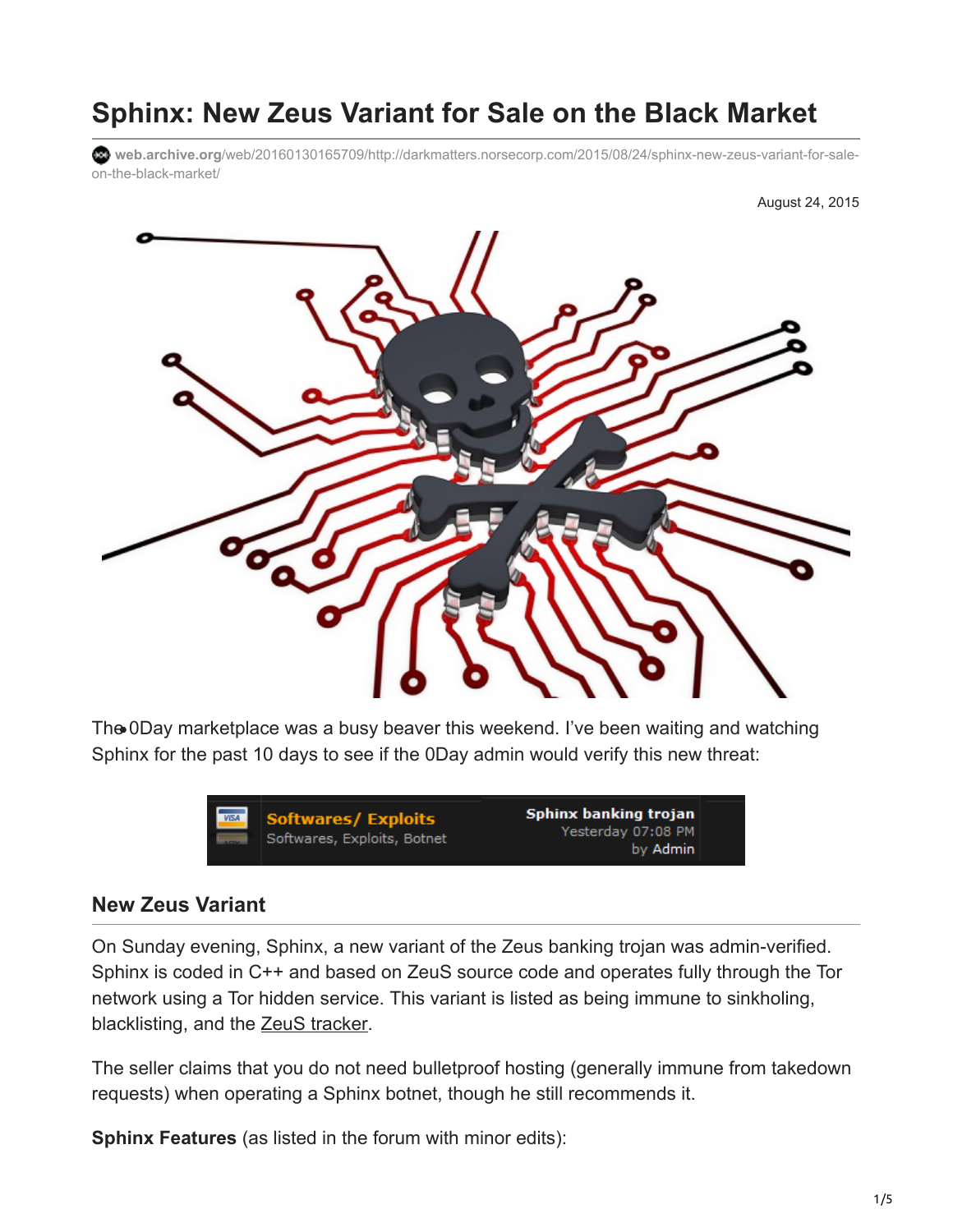#### **Malware:**

- Formgrabber and Webinjects for latest Internet Explorer, Mozilla.
- Firefox and Tor Browser with cookie grabber and transparent page redirect(Webfakes).
- Backconnect SOCKS, VNC.
- Socks 4/4a/5 with UDP and IPv6 support.
- FTP, POP3 grabber.
- Certificate grabber.
- Keylogger.

# **Certificate grabber:**

By intercepting windows functions, Sphinx is able to intercept certificates when they are in use. For example: for signing a file – this is useful for getting file-signing certificates for signing your

malware to bypass all anti-virus

# **Backconnect VNC:**

This is the most essential feature of a banking trojan. It allows you to make money transfers from the victims computer. Your VNC is done on a different desktop than the victim's desktop, so its completely hidden.

You can steal money from the bank while the victim is playing multiplayer games or watching movies. Forget about configuring the browser, because when carding with Sphinx you don't need to.

With Backconnect VNC you can also remove anti-virus/rapport software from the victim's computer. Port-forwarding for the victim is not required due to the use of Reverse connection.

# **Backconnect SOCKS:**

Use your victims as a SOCKS proxy. Port-forwarding is not required due to use of Reverse connection.

# **Webinjects:**

Used for speeding up report gathering. With Webinjects you can change the content of a website and ask for more information. You can do such things as asking for credit-card data from victims PayPal/Amazon/Ebay/Facebook for successful login.

Webinjects use ZeuS format. You have to create your own web injects or use those that are publicly available. Sphinx uses ZeuS format so all released webinjects for Zeus/Spyeye/Citadel are compatible.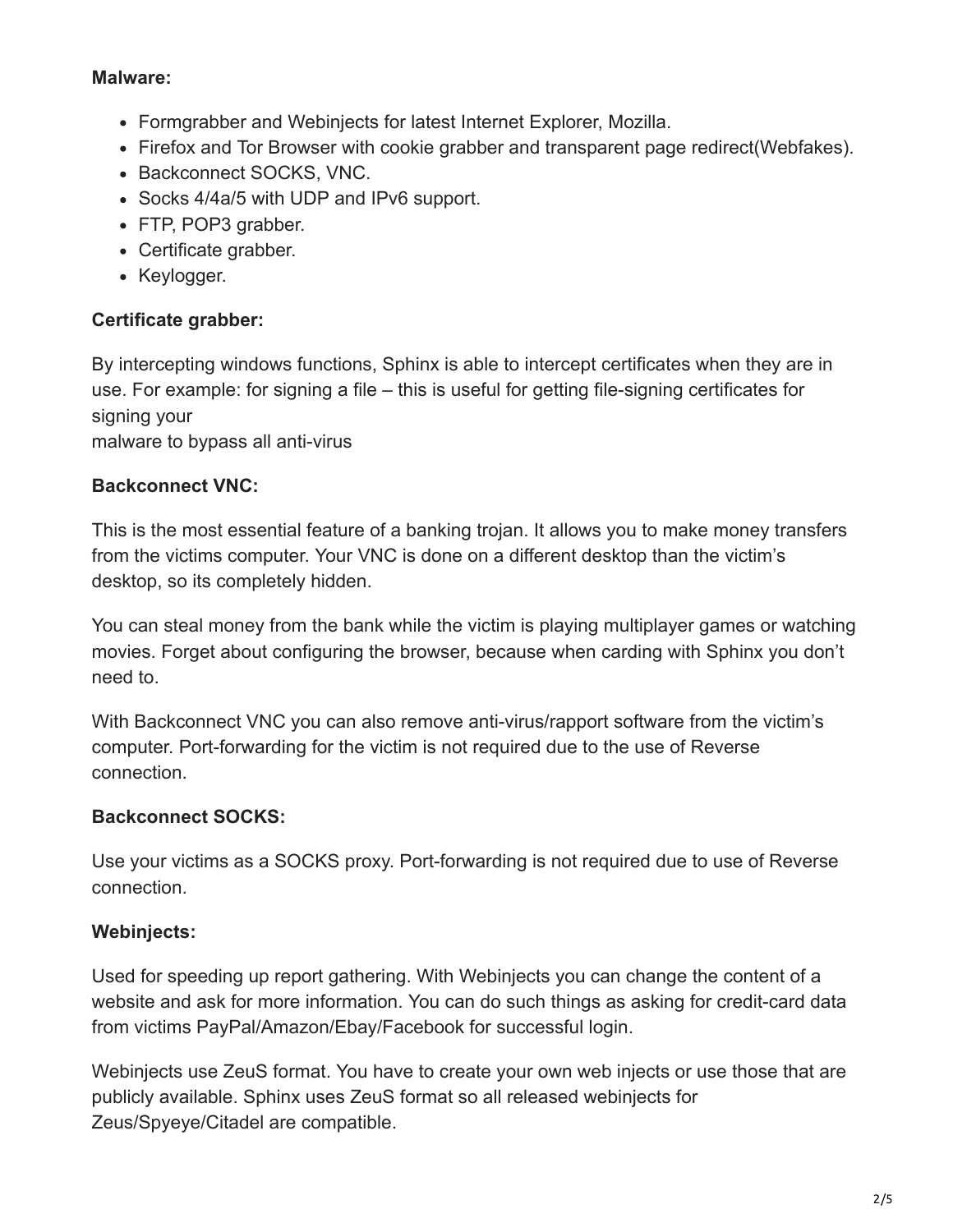#### **Webfakes:**

Used to do phishing attacks without having to trick the victim into going in to a fake domain. For example: When configured for bankofamerica, the user is transparently redirected to your phishing site without changing the url.

#### **Installation:**

At the moment, the bot is primarily designed to work under Windows Vista/Seven, with enabled UAC, and without the use of local exploits. Therefore, the bot is designed to work with minimal privileges (including the user "Guest").

In this regard the bot is always working within sessions-per-user. The bot can be set for each user in the OS, and the bots do not know about each other. When you run the bot as a "LocalSystem" user it will attempt to infect all users on the system.

When you install Sphinx, the bot creates its copy in the user's home directory. This copy is tied to the current user and OS, and cannot be run by another user. The original copy of the same bot that was used for installation, will be automatically deleted, regardless of the installation success.

#### **Communication:**

Session with the server through a variety of processes from an internal "white list" that allows you to bypass most firewalls. During the session, the bot can get the configuration to send the accumulated reports, report their condition to the server, and receive commands to execute on the computer.

The session takes place via HTTP-protocol, all data sent by a bot and received from the server is encrypted with a unique key for each botnet.

#### **Webpanel:**

Sphinx command and control (C&C) has not changed from ZeuS. Old ZeuS fans will be pleased to use this comfortable bot network control system again. Its coded in PHP using extensions mbstring and mysql.

#### **Features:**

- XMPP notification.
- Statistics.
- Botlist.
- Scripts

# **XMPP notification:**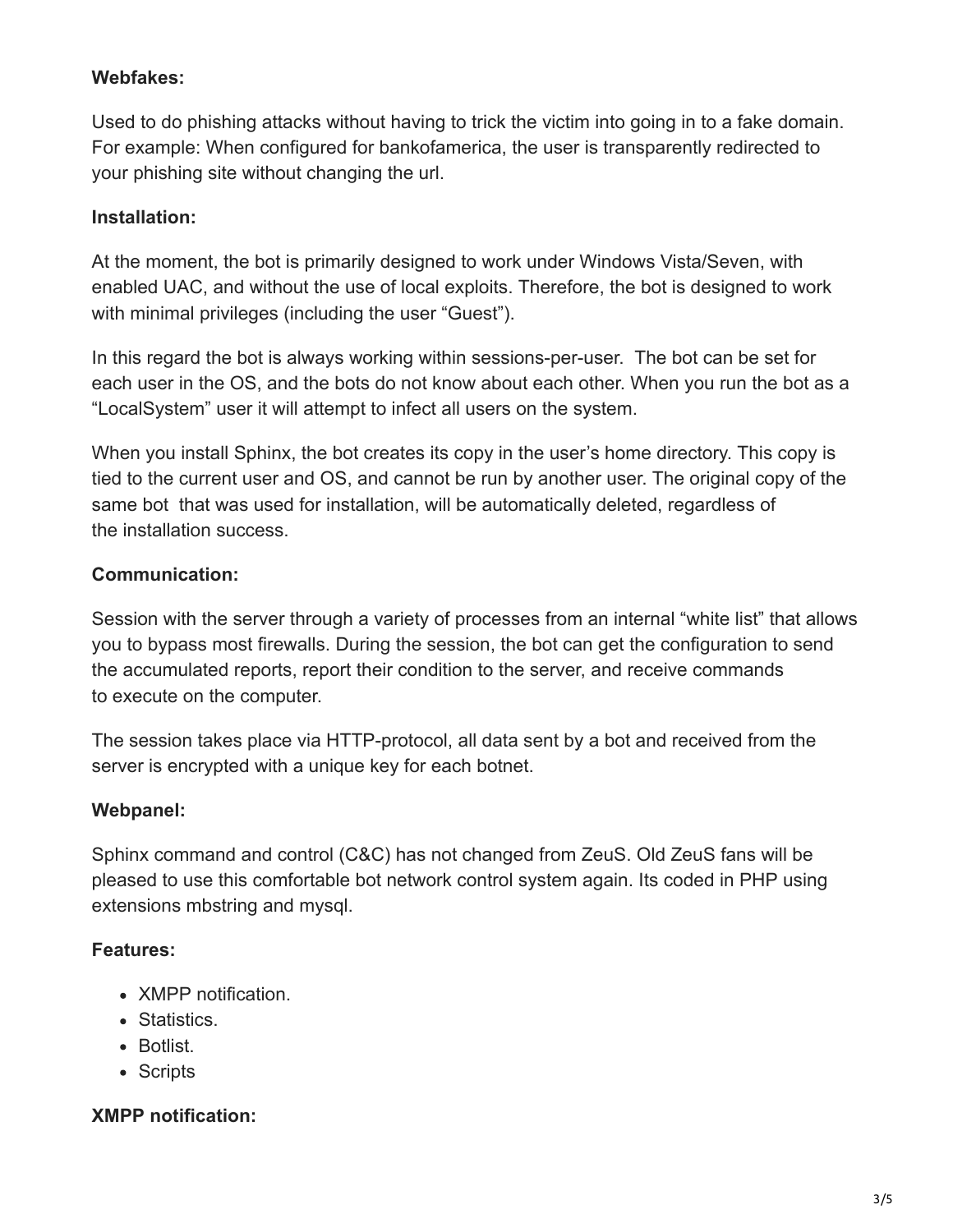You can receive notifications from the Control Panel in a Jabber-account.

At the moment there is the possibility of receiving notifications about a user entering defined HTTP/HTTPS-resources. For example: it is used to capture a user session at an online bank.

# **Scripts:**

You can control the bots by creating a script for them. Currently, syntax and scripting capabilities, are very primitive.

# **Botlist:**

- Filtering the list by country, botnets, IP-addresses, NAT-status, etc.
- Displaying desktop screenshots in real time (only for bots outside NAT).
- Mass inspection of the Socks-servers state.

# **Displays detailed information about the bots:**

- Windows version, user language and time zone.
- Location and computer IP-address (not for local).
- Internet connection speed (measured by calculating the load time of a predetermined HTTP-resource).
- The first and last time of communication with the server.
- Time online.
- Ability to set comment for each bot.

# **Statistics:**

- Number of infected computers.
- Current number of bots in the online.
- The number of new bots.
- Daily activity of bots.
- Country statistics.
- Statistics by OS.

The seller recommends "using Internet Explorer traffic for the exploit-kit in order to get maximal profit while using Sphinx."

The Sphinx kit is currently selling for \$500 USD per binary, with Bitcoin and DASH as the only accepted method of payment. To purchase: the seller has you register on a website where an address for both BTC and DASH are generated.

After the payment is received the buyer account is automatically validated and rights to edit the config and request a build are granted. Upon finalization of the purchase, all wheeling and dealing is handled via XMPP. The seller also includes escrow.